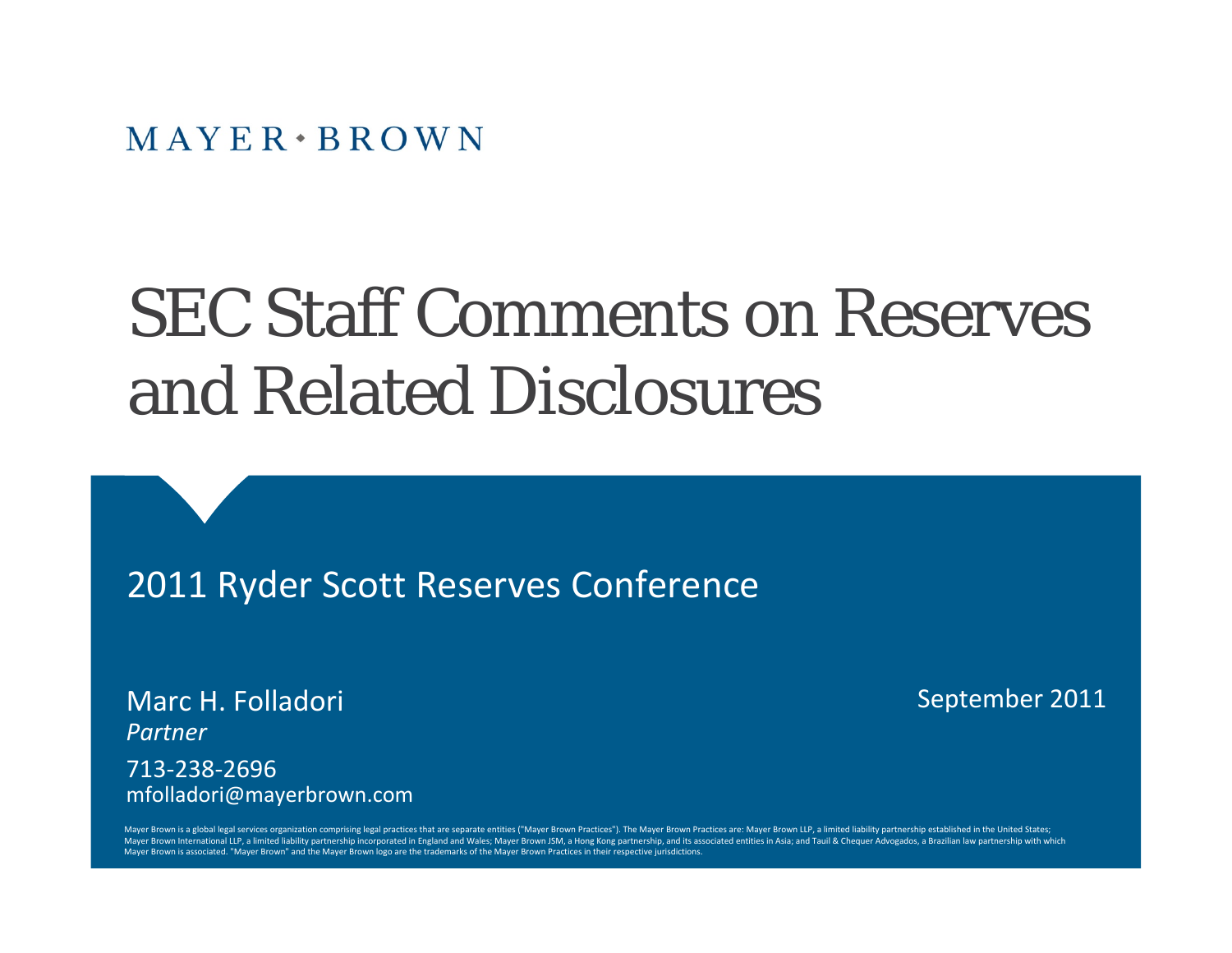#### **Background**

- Dec 31, 2008 SEC adopts amended oil and gas disclosure rules
- Oct 2009 SEC Corp Fin Div staff issues Compliance & Disclosure Interpretations (CDIs) regarding new rules
- Dec 31, 2009 fiscal year‐end of companies first required to comply with and report under new rules
	- Form 10‐Ks and 20‐Fs filed with respect to fiscal 2009; also registration statements (Form S‐1s, etc.)
	- – $-$  Staff of Corp Fin Div issues comment letters with regards to disclosures in filings; companies respond to comments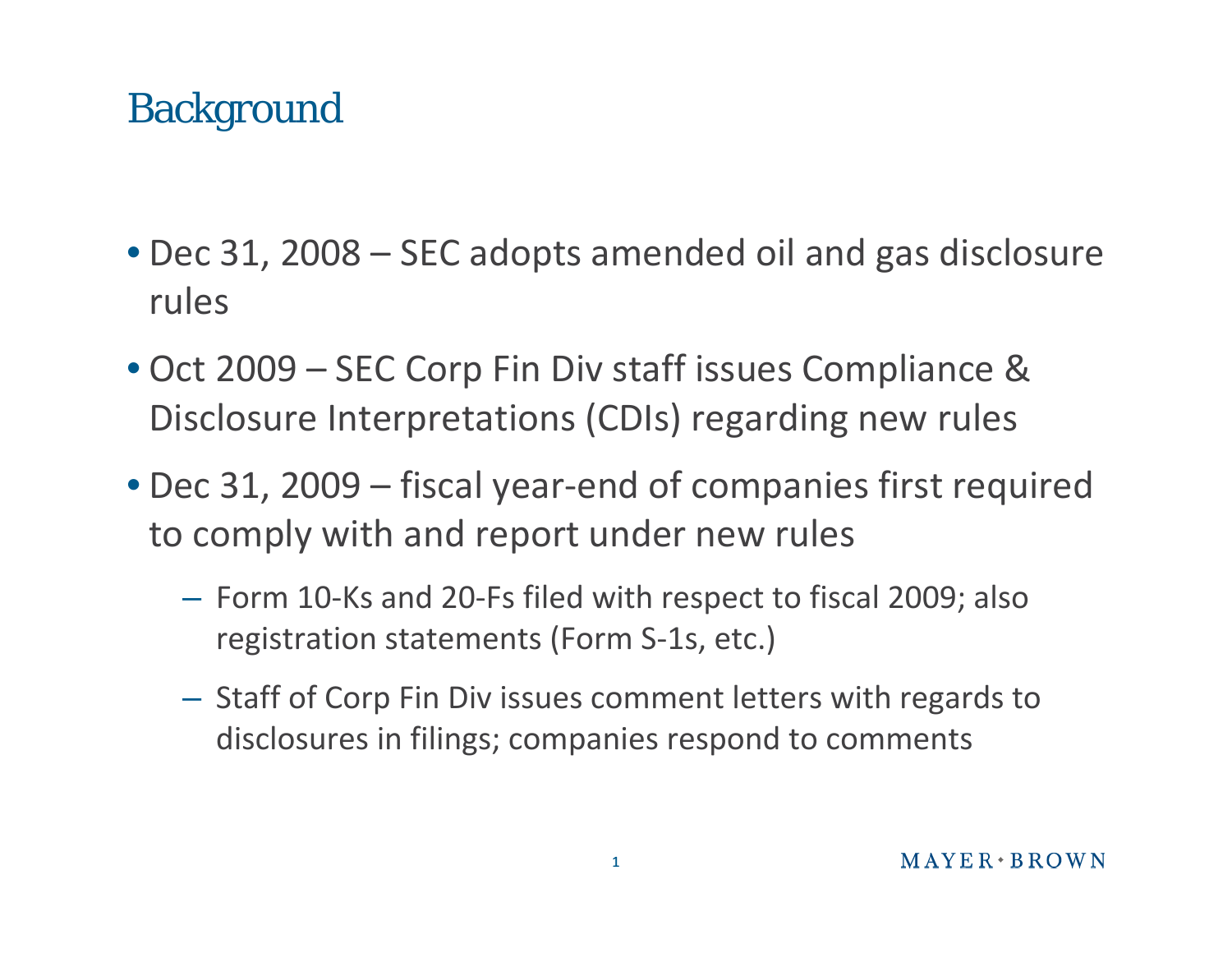#### Our review

- In 2010, we reviewed <sup>a</sup> sampling of certain E&P companies' 10‐K filings for their fiscal year ended Dec 31, 2009; focused on their disclosures of:
	- $\mathcal{L}_{\mathcal{A}}$  , and the set of the set of the set of the set of the set of the set of the set of the set of the set of the set of the set of the set of the set of the set of the set of the set of the set of the set of th 'Reliable technology' and its role in (i) increasing PUDs & (ii) booking PUDs attributable to more‐than‐1‐direct‐offset away
	- $\mathcal{L}_{\mathcal{A}}$ '5‐year rule' with respect to PUDs added to/remaining on books
- In 2011, we reviewed certain SEC staff comment letters on companies' 10‐K and 20‐F filings for their 2009 fiscal year
	- $\mathcal{L}_{\mathcal{A}}$  , and the set of the set of the set of the set of the set of the set of the set of the set of the set of the set of the set of the set of the set of the set of the set of the set of the set of the set of th Most letters dealt with engineering questions relating to 5‐year rule and reliable technology, but many dealt with miscellaneous failures to follow the rules' black‐letter disclosure instructions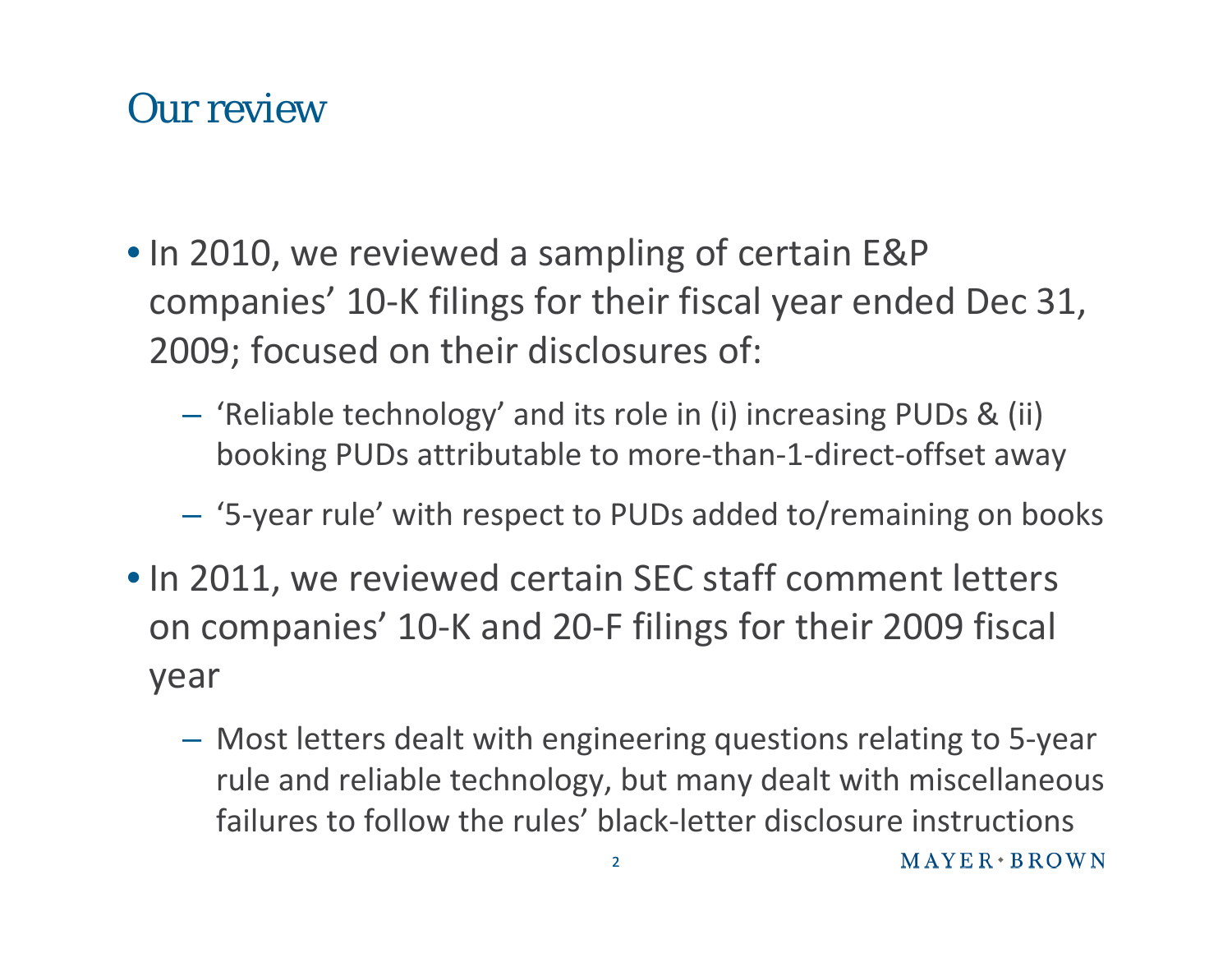# Categories of disclosure deficiencies under new rules cited by SEC staff in comment letters

- Five‐year rule
- Development of PUDs
- Reliable technology
- Reasonable certainty of production within <sup>a</sup> stated time
- Failure to disclose specific principles/standards followed
- Inconsistencies between 3<sup>rd</sup>-party engineers' reports and internal company estimates
- Qualifications of technical persons
- Significant changes in proved reserves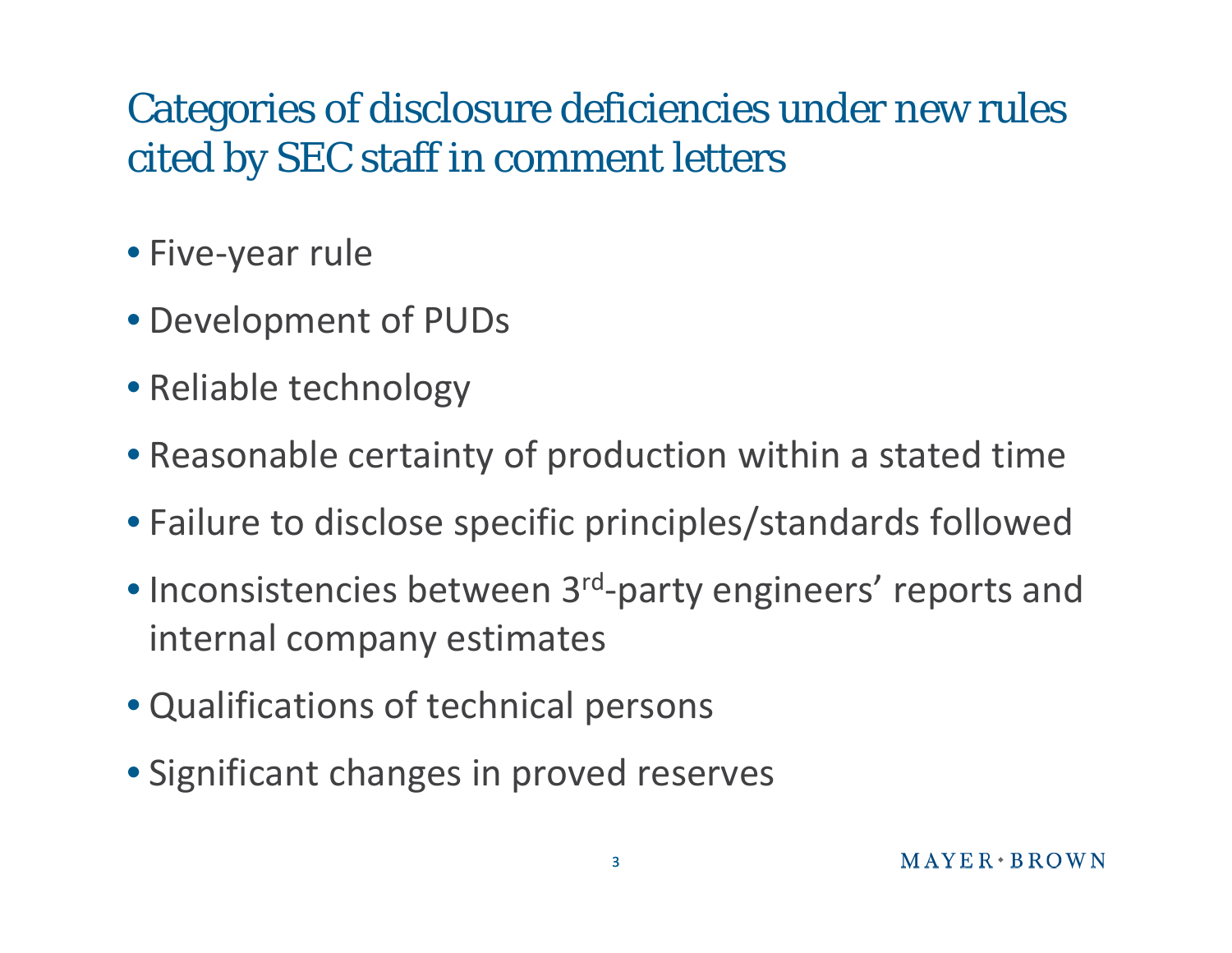#### Five-year rule

- PUDs converted at 'mathematically impossible' rates
- How to convert PUDs to proved developed in 5 years
	- $-$  Provide volumes/percentages of PUDs converted in prior years
- Explain why PUDs remained as such on books for 5 years
	- Remove from proved category if no reasonable certainty of development within 5 years
- Explain reasons for material changes in PUDs year‐to‐year
- More disclosure about significant properties and their development schedule
	- Where 'special circumstances' exception to 5‐year rule was relied on, disclose estimates for particular PUD locations & conditions preventing their earlier booking as producing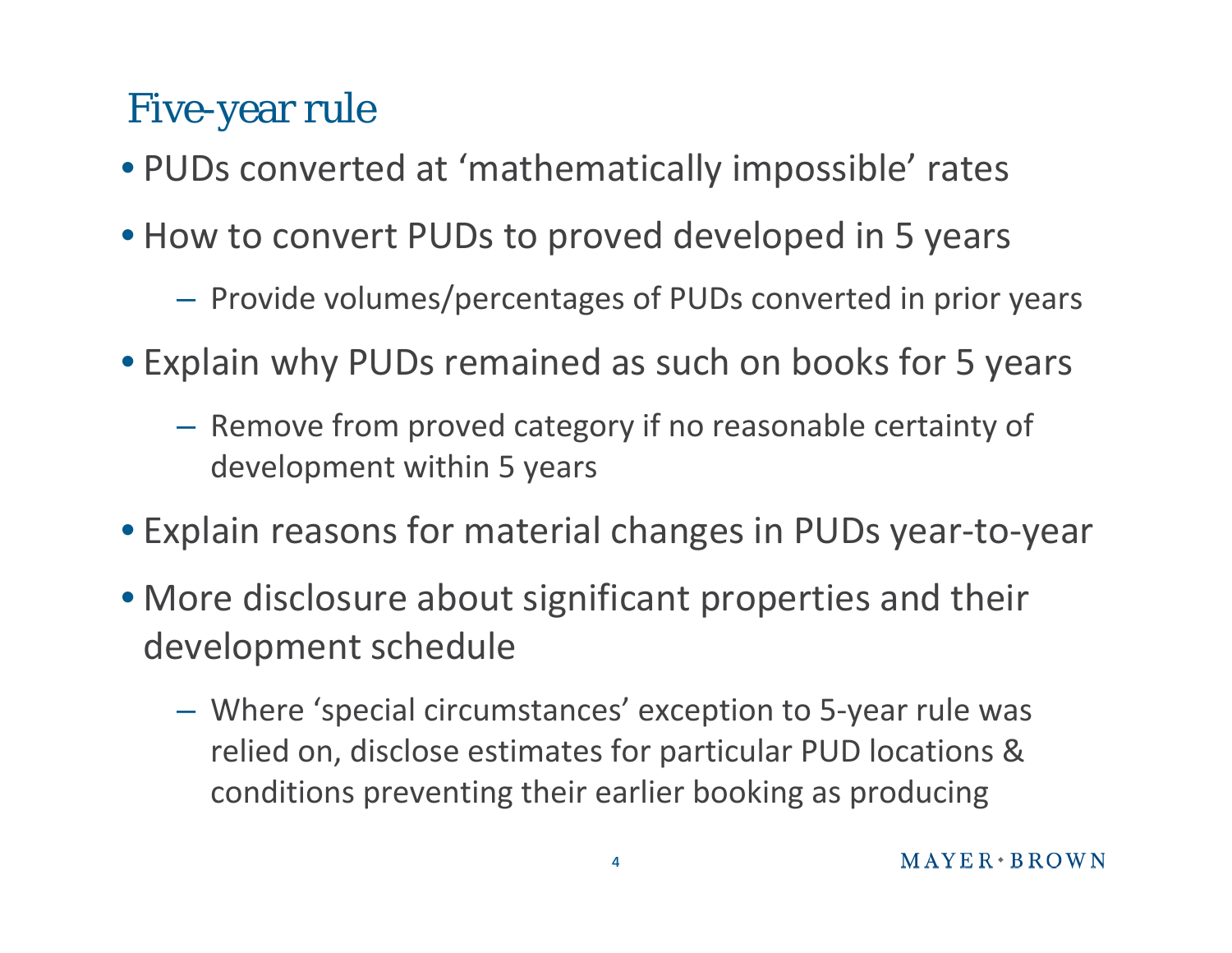# Development of PUDs

- Disclosures for development of undeveloped locations
	- $\mathcal{L}_{\mathcal{A}}$  , and the set of the set of the set of the set of the set of the set of the set of the set of the set of the set of the set of the set of the set of the set of the set of the set of the set of the set of th  $-$  If special recovery methods are to be used, has investment decision been made yet on special recovery equipment?
	- $\mathcal{L}_{\mathcal{A}}$  , and the set of the set of the set of the set of the set of the set of the set of the set of the set of the set of the set of the set of the set of the set of the set of the set of the set of the set of th  $-$  If liquidity to fund development plans looks insufficient, discuss how PUDs will be developed within time frame disclosed
	- $\mathcal{L}_{\mathcal{A}}$  , and the set of the set of the set of the set of the set of the set of the set of the set of the set of the set of the set of the set of the set of the set of the set of the set of the set of the set of th  $-$  Shortage of hydraulic fracturing services causing delay in development to extend past 5‐year date constituted <sup>a</sup> 'known factor' at date of estimation; and therefore not sufficient to justify 'special circumstances' exception
	- $\mathcal{L}_{\mathcal{A}}$  , and the set of the set of the set of the set of the set of the set of the set of the set of the set of the set of the set of the set of the set of the set of the set of the set of the set of the set of th Newly‐booked PUDs offset by 2 or more locations away from producing well required additional disclosures
		- Statistics of company's drilling history for PUDs offset by 2 or more locations; fuller explanation of added reserves attributable to each of the applicable factors under new rules, including ability to book PUDs more than one location away from producer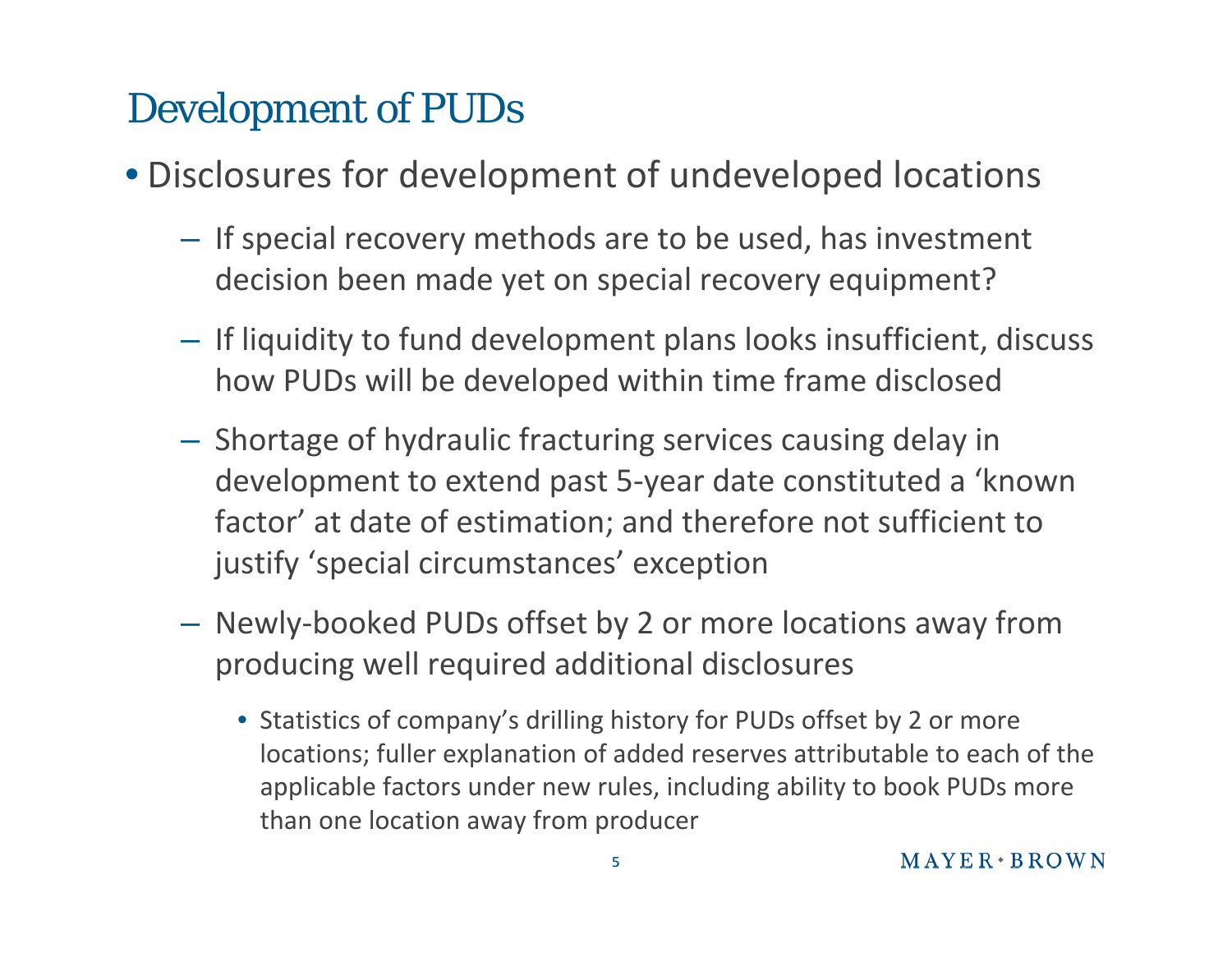# Reliable technology

- Company must be able to document technology(ies) that provide reliable results to establish reasonable certainty of economic probability more than one direct offset away
	- Describe, discuss generally and explain actual, specific methods and technologies applied
		- Broad, imprecise descriptions do not meet "reasonably certain" threshold
		- Greater detail requested by staff (e.g., describe what the 'microseismic operations and reservoir simulation modeling' employed by the company were)
	- $-$  Explain why reliable in specific geological environment in which applied
	- Disclose how many proved reserves determined by alternative methods/technologies used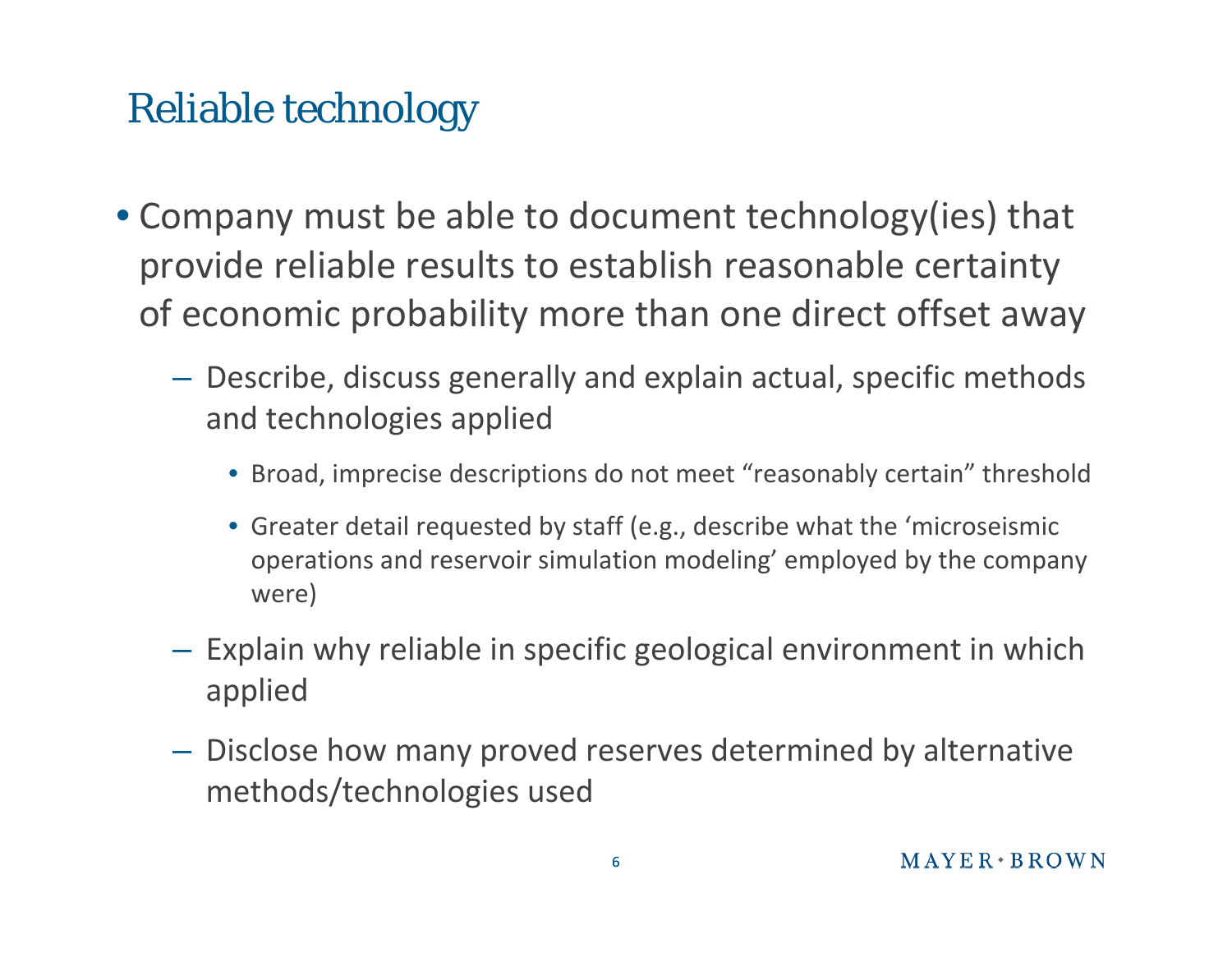# 'Reasonable certainty' as to amount and timing of production of proved reserves

- If 'reasonable certainty' on amount and timing not assured, then those reserves should be removed
	- $\mathcal{L}_{\mathcal{A}}$  'Reasonable certainty' from <sup>a</sup> given date forward, from known reservoirs and under existing operating conditions, operating methods and government regulations
	- $\mathcal{L}_{\mathcal{A}}$  Terms like 'appears to have enhanced' or 'apparently economic' were unclear as to whether reasonable certainty threshold met
	- – $-$  Statements like 'there are uncertainties' in companies' reserves estimates 'due to factors outside our control' will require <sup>a</sup> precise discussion of those factors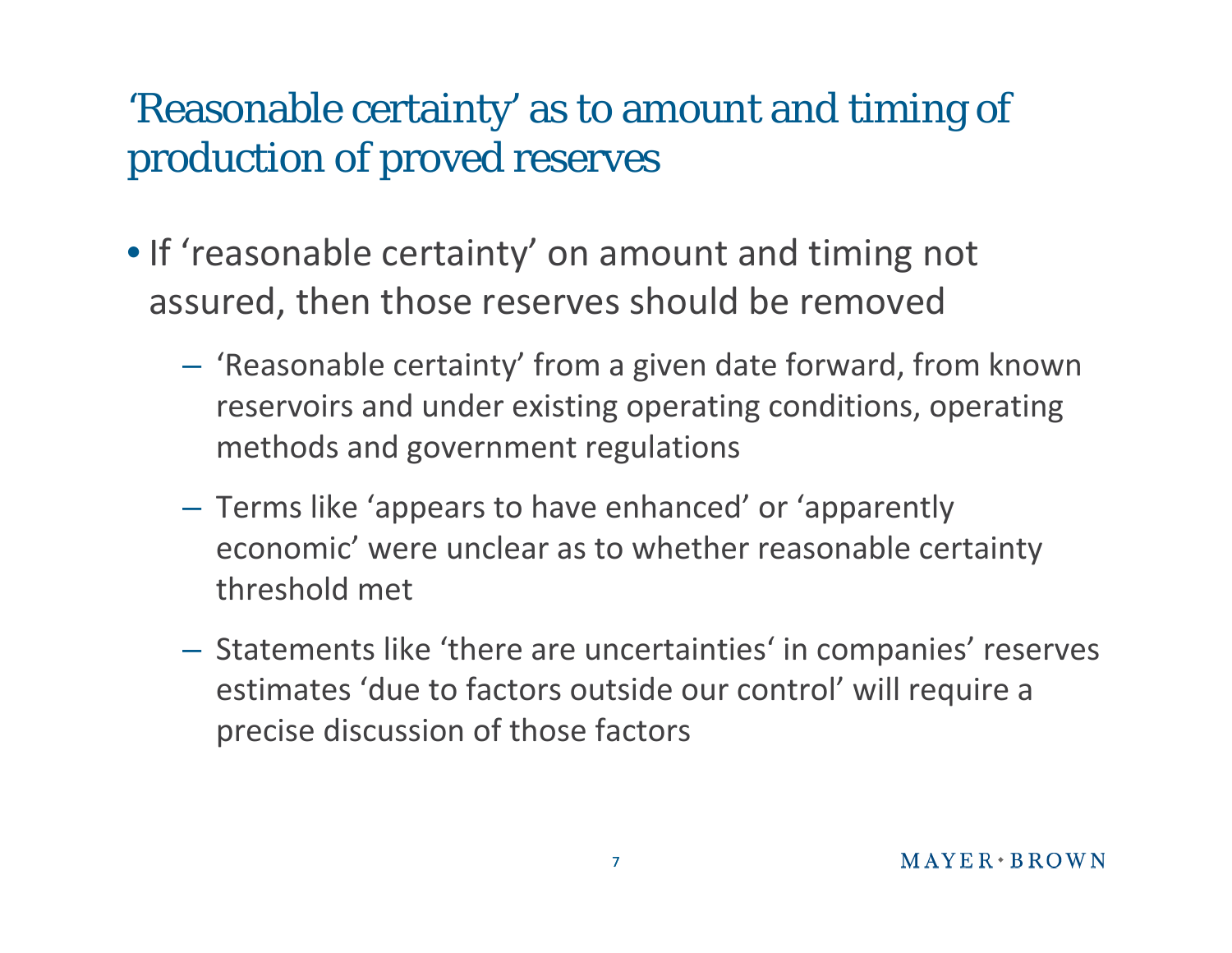#### Other deficiencies noted

- 'Industry principles' disclosure
	- $\mathcal{L}_{\mathcal{A}}$  , and the set of the set of the set of the set of the set of the set of the set of the set of the set of the set of the set of the set of the set of the set of the set of the set of the set of the set of th  $-$  Estimates prepared according to 'generally accepted petroleum engineering and evaluation principles' not adequate
	- $\mathcal{L}_{\mathcal{A}}$  , and the set of the set of the set of the set of the set of the set of the set of the set of the set of the set of the set of the set of the set of the set of the set of the set of the set of the set of th  $-$  References to February 19, 2007 Society of Petroleum Engineers publication – *Standards Pertaining to the Estimating & Auditing of Oil and Gas Reserves Information*' are acceptable
- Failure to discuss company's specific internal controls used to ensure objectivity in estimation processes
- 3P independent petroleum engineers' reports not complying with Reg S‐K Item 1202(a)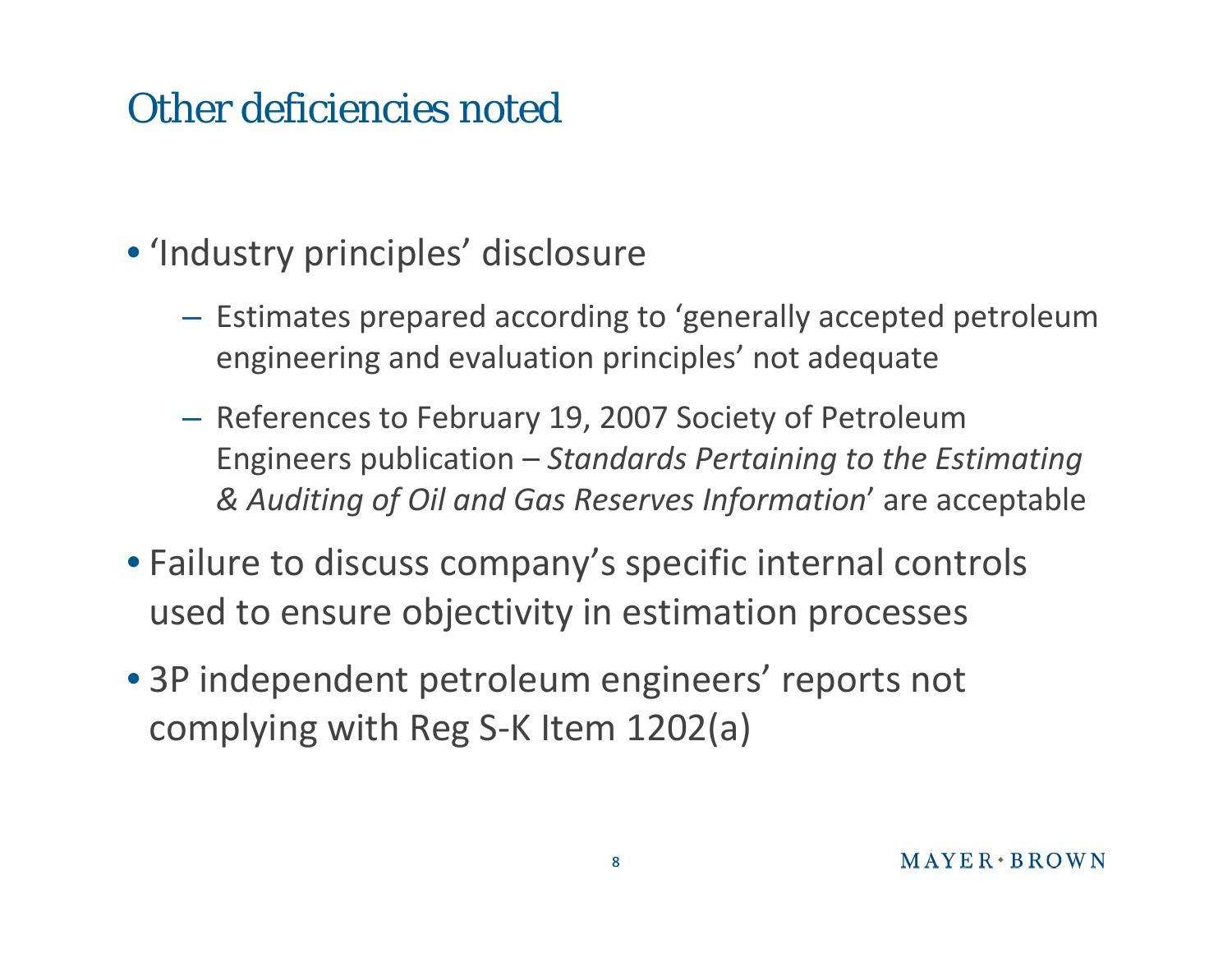#### Other deficiencies noted (continued)

- Failure to record proved reserves attributable to <sup>a</sup> significant discovery with production expected soon
- Failure to disclose qualifications of technical company person responsible for overseeing/accepting 3P engineer reserves estimates or audit
- Material changes in proved reserves without <sup>a</sup> general discussion of technologies used to establish appropriate level of certainty for estimates from material properties
- Where proved oil reserves included NGLs in sufficient quantities, failure to either separate & disclose the 2 products, or explain why they should be grouped together  $MAYER+BROWN$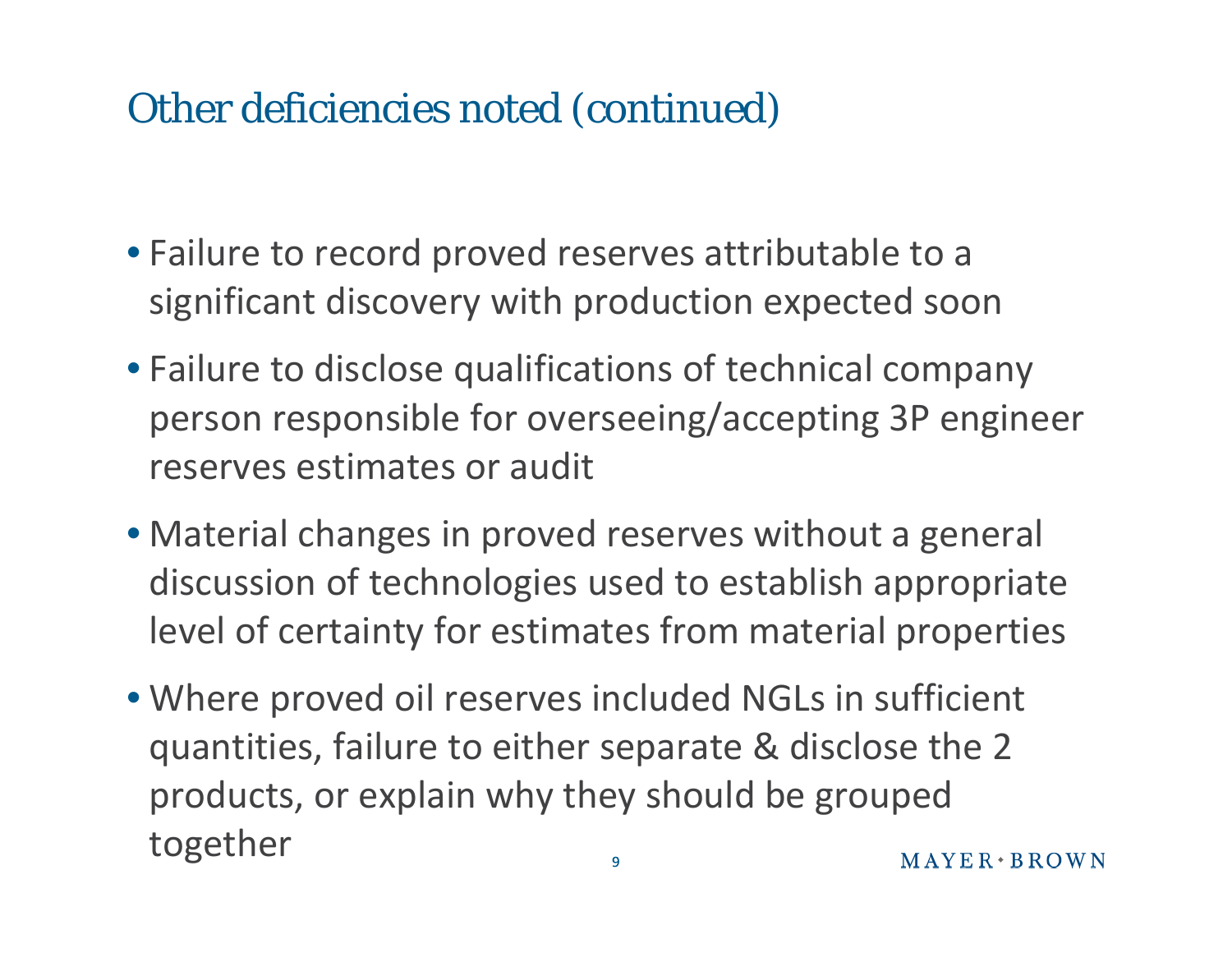# Case history - Petrohawk Energy Corp.

#### • 2010 filing & comments

- 10‐K fye 12/31/09 filed on Feb 23
- First staff comment letter: Apr 27 (14 comments)
- Company response letter: May 12; made some confidentiality treatment requests
- Staff response to May 12 company letter: June 23
- Company response to June 23 staff letter: July 2
- Staff 'no further comments' letter: July 16
- Topics covered
- 2011 filing & comments
	- 10‐K fye 12/31/10 filed on Feb 22
	- Staff comment letter: March 31 (dealt with disclosures regarding delivery commitments of natural gas to joint venture)
	- Company response letter: Apr 11
	- Staff 'no further comments' letter: Apr 13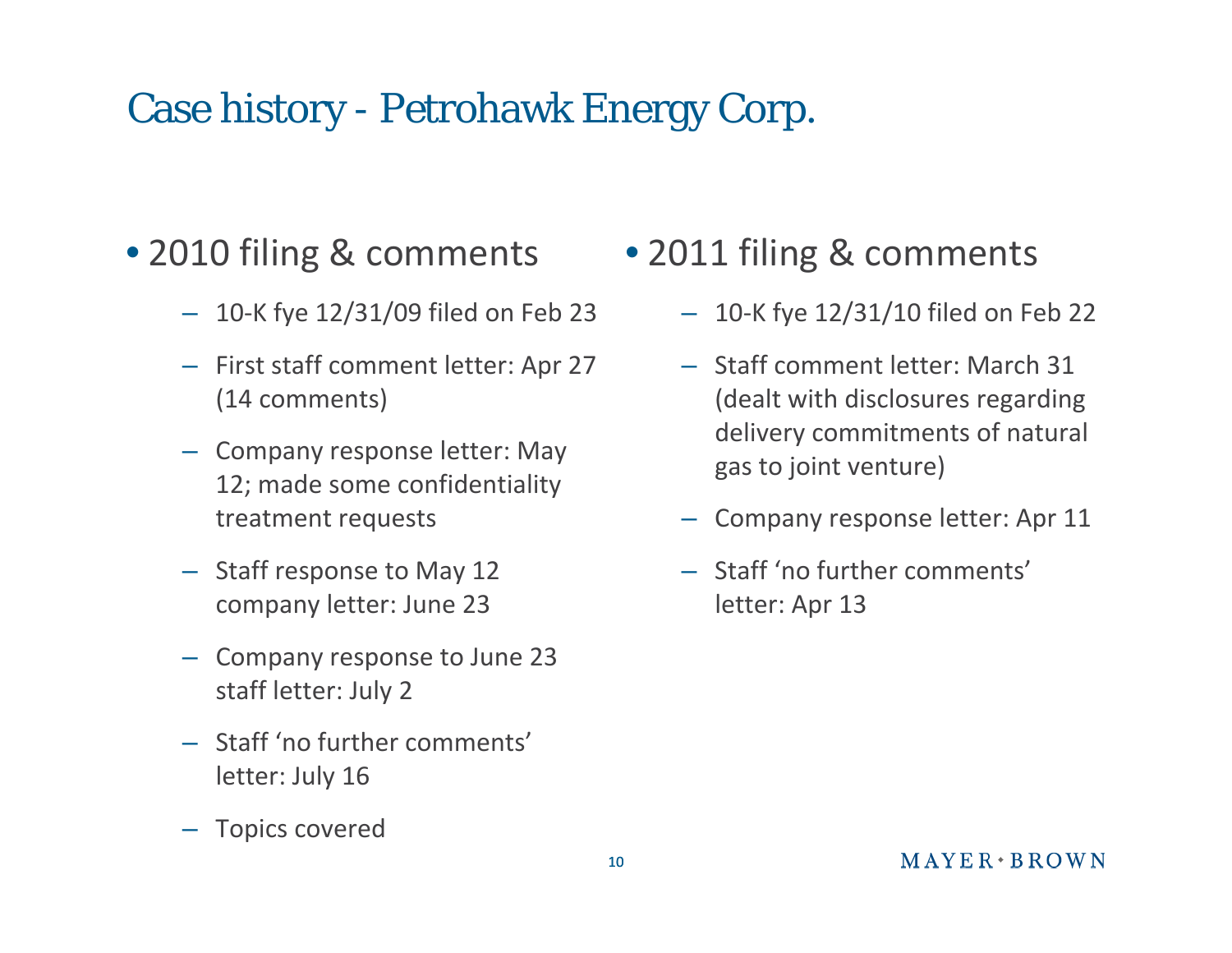# SEC staff subpoenas regarding proved developed producing shale gas wells & reserve estimates

- Hearsay:
	- $\mathcal{L}_{\mathcal{A}}$  , and the set of the set of the set of the set of the set of the set of the set of the set of the set of the set of the set of the set of the set of the set of the set of the set of the set of the set of th SEC's response to *New York Times* article
		- Trying to better understand process
	- $\mathcal{L}_{\mathcal{A}}$  , and the set of the set of the set of the set of the set of the set of the set of the set of the set of the set of the set of the set of the set of the set of the set of the set of the set of the set of th  $-$  Subpoena from Fort Worth Regional Office of SEC: '*In the matter of certain shale producers: Fact‐finding inquiry*.'
		- Followed up by correspondence
		- Tailored to companies having significant shale production generally smaller companies with large volumes of proved reserves in shale in relation to total reserve volumes
		- 'How are you estimating your shale reserves and booking those reserves?'